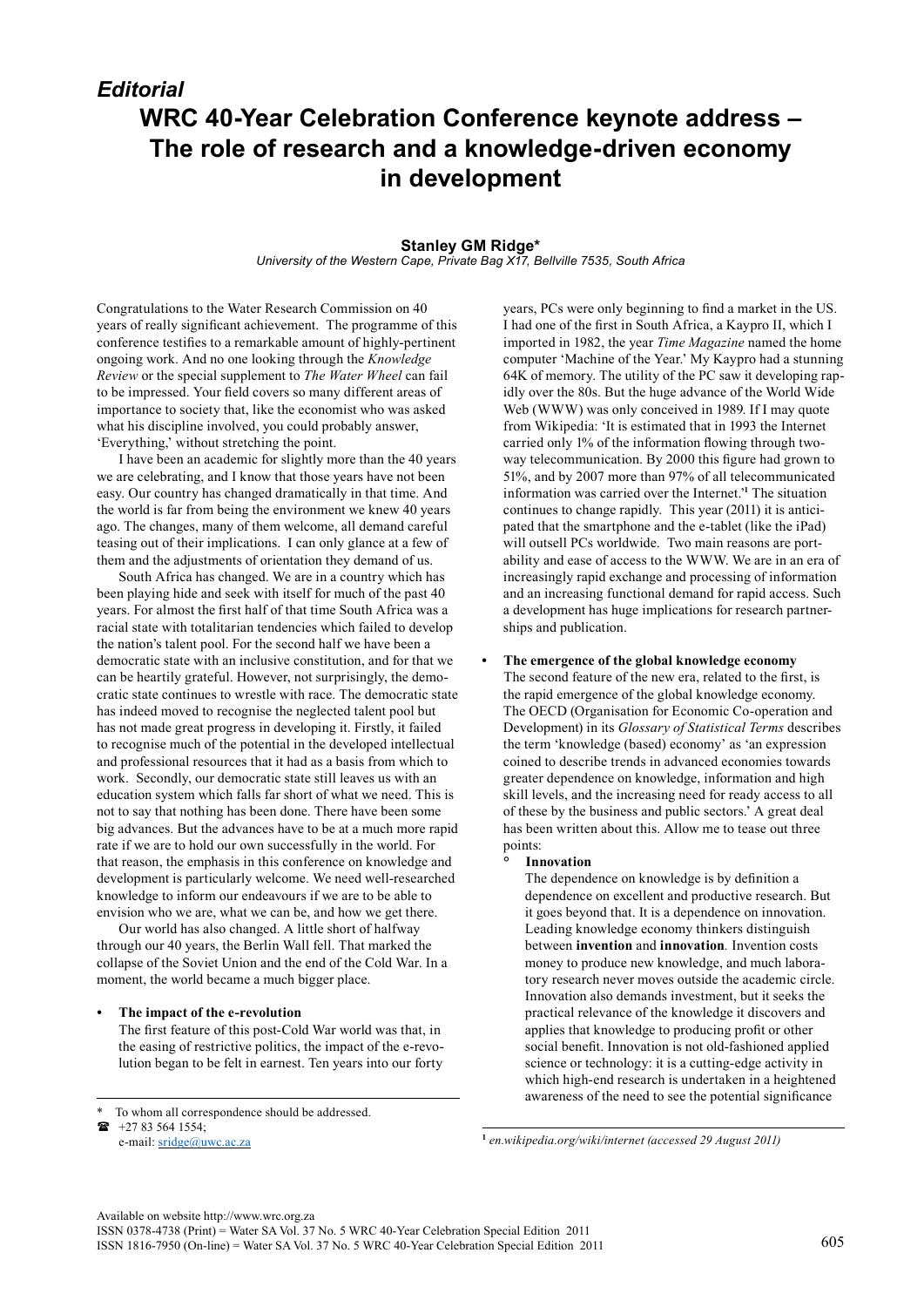of the new knowledge to practical or social needs. Because it is a cutting-edge activity, it normally generates new research as well. The old model of research to application as a straight line between laboratory and factory does not fit. The innovation model is conceived as a dynamic one in which there may be feedback loops at any stage of the process, setting up new research agendas to expedite improvement. The innovation research agenda is also regularly recalibrated in relation to social input. In this regard the notion of social innovation and of the 'living lab' as a means of creative engagement is worth looking at. Meraka, for example, has a Living Labs project which can be accessed at: [http://llisa.meraka.org.za.](http://llisa.meraka.org.za)

° **Sharing knowledge faster and more easily** The dependence on information means that new knowledge needs to be shared far faster and to be far more easily accessible. The relevance of the Internet is clear. However, this shift also requires a range of changes in the protocols regarding intellectual property and in the perception of the scale needed to be competitive. In this regard, our recent intellectual property (IP) legislation relating to state-funded research marks the very beginning of a conversation. There will have to be ongoing and very significant changes if it is not to stand in the way of our proper development. Sharing information as far as possible is integral to the success of companies (and research institutions) and to the building of local and international networks which take the whole operation up several notches in terms of scale. Let me give one example. After long negotiations, the IT (information technology ) departments of the 3 universities in Turku, Finland, agreed to leave their campuses and go into one building in the Science Park. They were soon joined by Nokia, and then by other industry interests. The result? Their programmes are more attractive, because they have a much wider range of expertise to draw on, so they have grown their student intake. They have a wider range of expertise at their disposal from one another and from industry. Their freer information sharing and easier professional interaction has accelerated their productivity dramatically. And their relationships with the industry interests in the same building have seen to major advantages to the industry and a substantial increase in research funding and support. This is not to say that they share all information. But they share all but the most critical for their individual strategic goals – probably 9 times more than the conventional model would allow – and they are prospering as a result.

## ° **Skills and skilfulness**

 The third dependence mentioned by the OECD is on high skill levels. Undoubtedly, this represents a standing challenge to higher education and research institutions. But it cannot be met by them alone. Nor is it desirable that it should. The sort of interdependence between industry and higher education mentioned in my last point is critical. The point is not industry taking over where higher education has failed: it is rather industry and higher education getting into the kind of respectful and mutually-advantageous relationship which takes both several notches up in their capacity to train and nurture our best talent nationally. The dependence on high-level skill levels is not on people

who simply have a large number of skills. The reference is rather to skilfulness or being able to deploy a repertoire of skills appropriately. You can have skills without being skilful. Universities can encourage skilfulness, but it takes practice to develop.

The mindset shifts required for industry and research institutions to move to an innovation emphasis, to developing effective and principled information sharing, and to privileging skilfulness are considerable. They involve seeing a dynamic partnership between research institutions and industry as the norm. They involve moving beyond the heroic individual institution to the network of institutions which can attain the scale required for rapid and substantial progress. And they involve a sense of advanced education as normally developed both in and beyond higher education institutions.

#### **• Government in the knowledge economy**

Government is a third, essential player in the knowledge economy. This has significant implications. The state needs to provide supportive policies and incentives, move fast in response to change, and be reliable, having built in some buffer against the contingencies of politics. It stands to reason that in a situation calling for joint effort, a controlling spirit in government would impede development. These insights into the relationships between government, knowledge institutions and industry have been repeated world-wide. South Africa has had access to them most consistently through COFISA, the South African – Finnish partnership.**<sup>2</sup>** The 3 players – industry, research institutions and government – are seen as in such an integral and dynamic relationship in the knowledge economy that they are described as the triple helix: the model being the double helix of DNA. In DNA, the helixes are bound together in a dynamic relationship without ever touching. Each has its own life, but it is a life which is impossible without the other. The same applies to the triple helix. Each element has its own life which must be respected, but it is a life which is impossible without the others. As triple helix relationships are relationships of trust and confidence they cannot be established by decree. However, they must be supported by firm agreements, dynamic policies and ethically-reliable practices. Forums to draw the 3 groups of players together to develop agreements and practical understandings, share information, serve joint interests, and enable continuous adjustment and improvement, have been found internationally to be particularly conducive to success. In the global knowledge economy, innovation is changing fast and such forums facilitate quick and effective responses. There is one final challenge which they may help meet: conventional indices of accountability and progress can obstruct the kinds of dynamic developments which characterise the successful participant in the knowledge economy. All 3 parties jointly need to develop and agree on ways of demonstrating responsibility and achievement that do justice to the larger, synergic vision.

Forty years on, we face a set of challenges which offer exciting possibilities, but which will not be ignored. South Africa

**<sup>2</sup>** See Tina James (ed.) (2010) *Enhancing Innovation in South Africa: the COFISA experience.* Department of Science and Technology, Pretoria.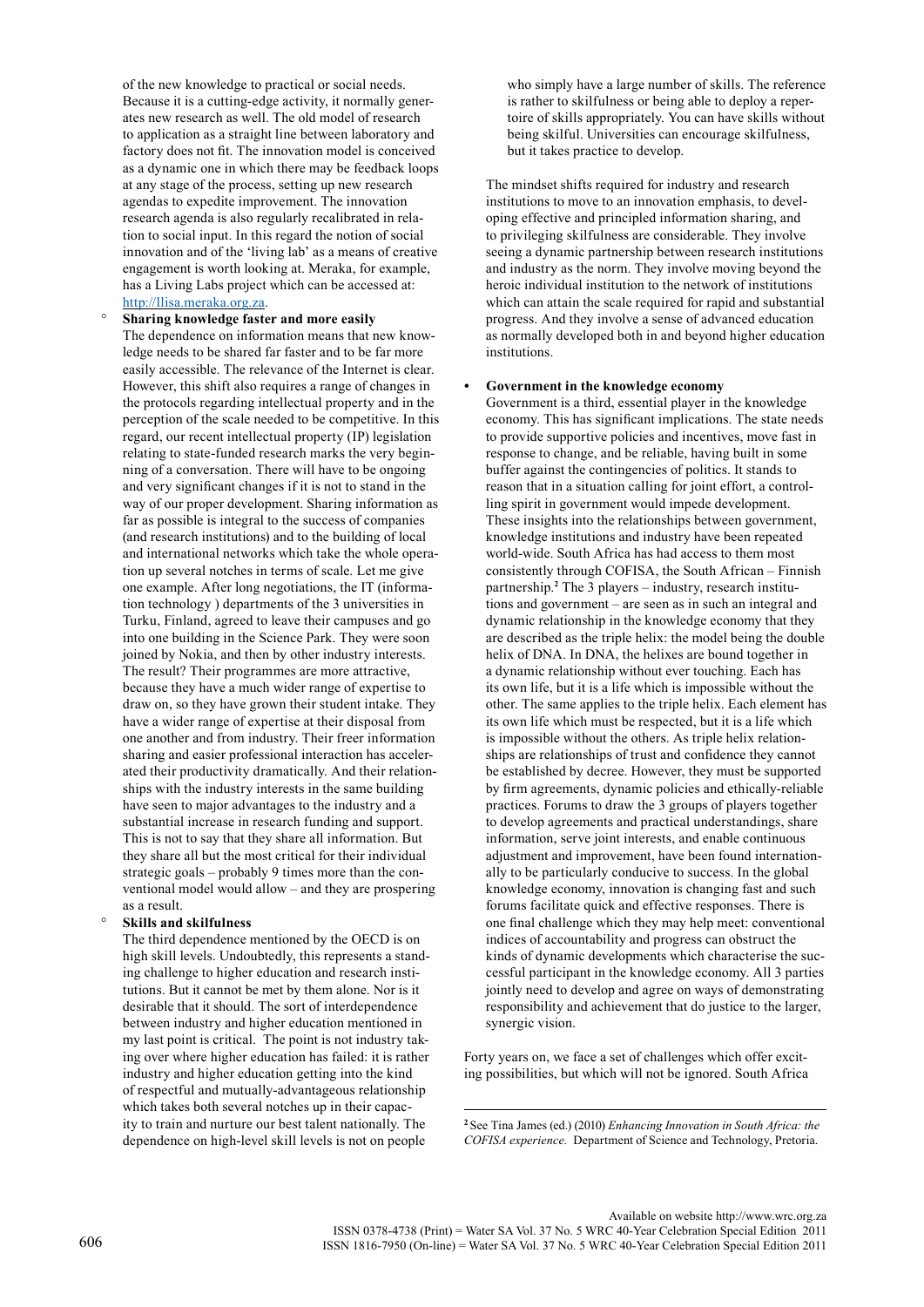and the world have changed in ways which demand our attention. But to give that attention we need to have our eyes open to African realities, both because we share in many of them as fellow Africans, and because our work – and especially the work of organisations like the WRC – is often transnational. My object in what follows is not to depress you. We need to look at our realities clear-headedly so that we understand and can direct others to understanding where we are strong and have made progress and what the challenges we face continue to demand of us. The object is to face the challenges, because failure to do so has us losing ground, often at an exponential rate. Besides, facing them can be exhilarating, calling on all our insights and expertise, and there are significant, encouraging examples from Africa of what happens when they are faced. Let us look, then, at some significant and daunting facts about our continent.

# **• Africa lags dramatically behind the rest of the world in education and research.**

This affects its capacity to compete in a global economy, address its own very considerable challenges and build coherent national and regional communities from its very diverse population. South Africa and Tunisia stand out at the best end of the list, but in mathematics our very best group of school pupils still scores only what the *average*  Singaporean does in international tests. There is a major challenge relevant to water scientists here. In the latest *Mail and Guardian*, Moeletsi Mbeki says: 'Development is not just bricks and mortar; real development involves the *intellect and culture*. Mortar and bricks are just symbols.'**<sup>3</sup>** In these terms, the education and research figures index a profound challenge to us as a nation and continent to apply our **minds and imagination** to making sense of our world and so to developing it to something like its physical and human capacity. In this regard, opening up new and richer ways of understanding aspects of our situation takes us forward and improves our chances. Africa needs thoroughgoing research on all aspects relating to water, from the perspectives of a range of disciplines in the natural sciences and the humanities. A few years back, I had the good fortune of a spell as Visiting Professor at the innovative new University of Linköping in Sweden. They have a major specialist research faculty based on themes. One of the themes is Water. The team of scholars and doctoral students, who meet regularly to discuss projects and progress, has anthropologists as well as hydrogeologists, lawyers as well as fluviologists, marine biologists as well as water chemists. After some initial strangeness in their interaction, they really appreciate one another and their capacity to nuance research questions and place their research in a realised human context. They foster interdisciplinary insights from a strong base in individual disciplines.

# **• Africa's population is growing at an exponentially faster rate than its capacity to produce food** Within a subsistence economy, this breeds land hunger. Land redistribution may be possible and desirable in some cases, but it has a limit in the near future. Better agricultural practices among small farmers can bring some improvement, and more efficient, large-scale commercial

**<sup>3</sup>** Quoted in Percy Zvomuya, 'More than just the second son' *Mail and Guardian,* 26 August to 1 September 2011, p.12.

farming can bring more, but the graphs of exponential population growth and best-case agricultural improvement cross unpropitiously early. Jared Diamond's brilliant book, *Collapse: How societies choose to fail or survive,* raises profound questions for us. **<sup>4</sup>** The chapter on Rwanda teases out the complex causes of the horrific 1994 genocide, which saw 11% of the population killed in the first 6 weeks. The Hutu-Tutsi race issue was a strong mobilising force, but it does not explain the major part of the killings, where the most prominent factor was the relationship between population, viable land and food produced. Now, water scientists and agricultural scientists can help make the desert blossom as the rose, develop productive aquaculture, avoid problems like the degradation of good land through bad farming practices and the salinisation along the Orange River, and provide buffers against climate change and drought. I hope they will continue doing so with ever greater success. But their successes can simply blind the society to deep problems like population growth unless they do their work consciously within a larger context, and are explicit about the other variables in the situation. This is a major new challenge for science in the information society and the knowledge economy. There has always been a danger that science could be used to convince the world that the stark naked emperor is dressed in magnificent new clothes. Now it has to move beyond its own received paradigms or it will be used to suggest that the major problems are being addressed, when, in fact, crucial issues are being neglected, putting us all at risk. There is a more expressly political aspect which requires sustained attention. Politics is hardwired to focus on the local and the proximate. Water issues are often international and long-term. I need hardly tell this conference that water resources are finite and, with global warming and increased aridification, are declining in many areas of our continent. This makes transnational management of water resources a major imperative, and effective use of water a survival issue. The issues will not be addressed adequately unless the vision of longer-term planning and maintaining international agreements is held constantly and unavoidably to the fore. The beginnings of such thinking 40 years ago led to the founding of the Water Research Commission. But it is an international phenomenon that each shift or change in politics tends to set the system back to the default of local and short-term. In the knowledge economy, triple-helix relationships absolutely require that all parties hold the agreed and developing conditions for success up before one another, keeping one another on track. If they don't, they will sink together. In the triple helix and in international relationships, we have to develop communities of practice which are focused on the major reason for being together.

## **• Africa has the direst health record on earth**

It has more than a third of all TB cases in the world; about two-thirds of the world's HIV infections, and over 90% of all people in the whole world living with malaria. I could go on. Health is directly keyed to development. Access to clean, potable water is a major factor in community health, and also in the capacity to be economically productive. It makes good sense. And we can be grateful for the progress

**<sup>4</sup>** Jared Diamond (2006) *Collapse: How societies choose to fail or survive*. Penguin, London